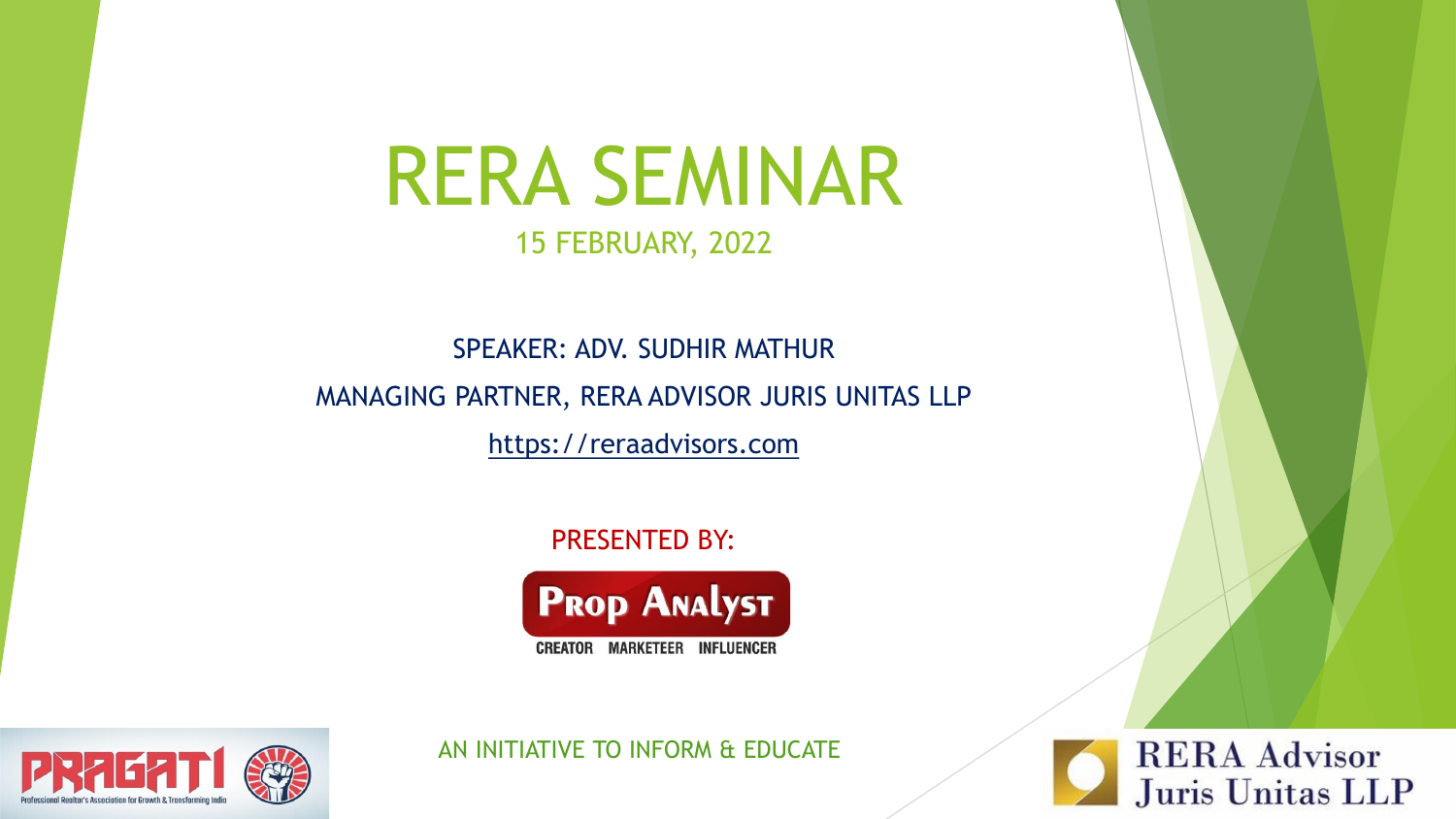## **CONTENTS**

- 1. OVERVIEW OF RERA ACT
- 2. DUTIES OF PROMOTER WHICH ARE RELEVANT TO ALLOTTEES
- 3. RIGHTS OF ALLOTTEES AND HOW TO SECURE THEM
- 4. WHAT TO DO AFTER RERA ORDER COMES IN FAVOUR OF ALLOTTEE
- 5. APPLICABILITY OF RERA FOR AGENTS/ BROKERS
- 6. Q & A



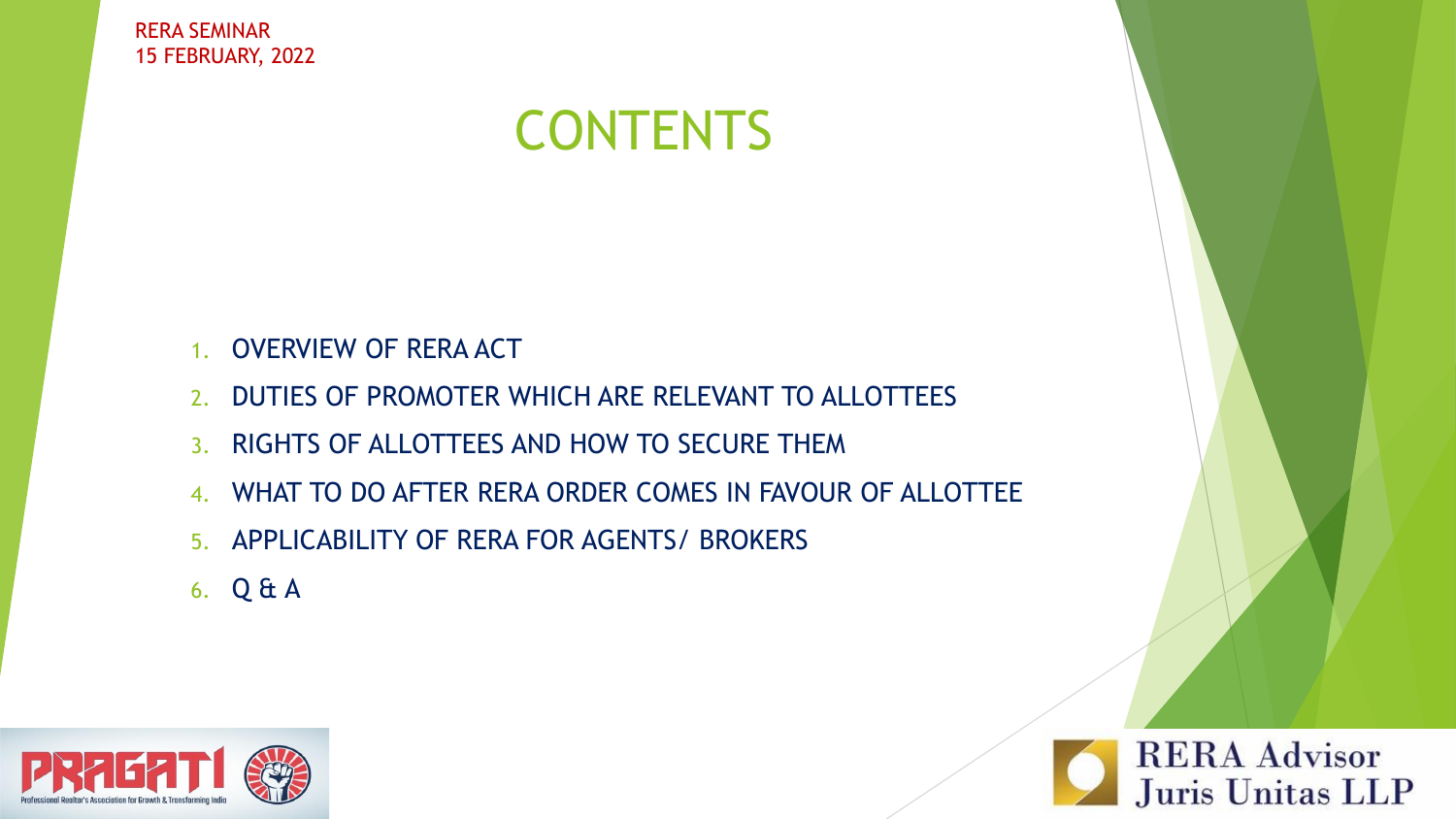## OVERVIEW OF RERA ACT

- ❑ THE REAL ESTATE (REGULATION AND DEVELOPMENT) ACT, 2016 PASSED BY THE PARLIAMENT
- ❑ CAME INTO FORCE ON 01 MAY 2016 BUT SECTIONS RELATING TO DEVELOPERS CAME INTO FORCE ON 01 MAY 2017
- ❑ OBJECTIVE TO REGULATE THE REAL ESTATE INDUSTRY AND EFFECTIVE CONSUMER **PROTECTION**
- ❑ COVERS PROMOTER (DEVELOPER), ALLOTTEE AND REAL ESTATE AGENT
- ❑ COVERS DEVLOPMENT OF BUILDING OR PLOTTED DEVELOPMENT
- ❑ CREATED REGULATORY AUTHORITIES AND RULES TO BE FOLLOWED
- ❑ DEFINES OFFENSES AND PENALTIES
- ❑ RULES TO BE FRAMED BY STATE GOVERNMENT AND REGULATIONS BY THE AUTHORITY



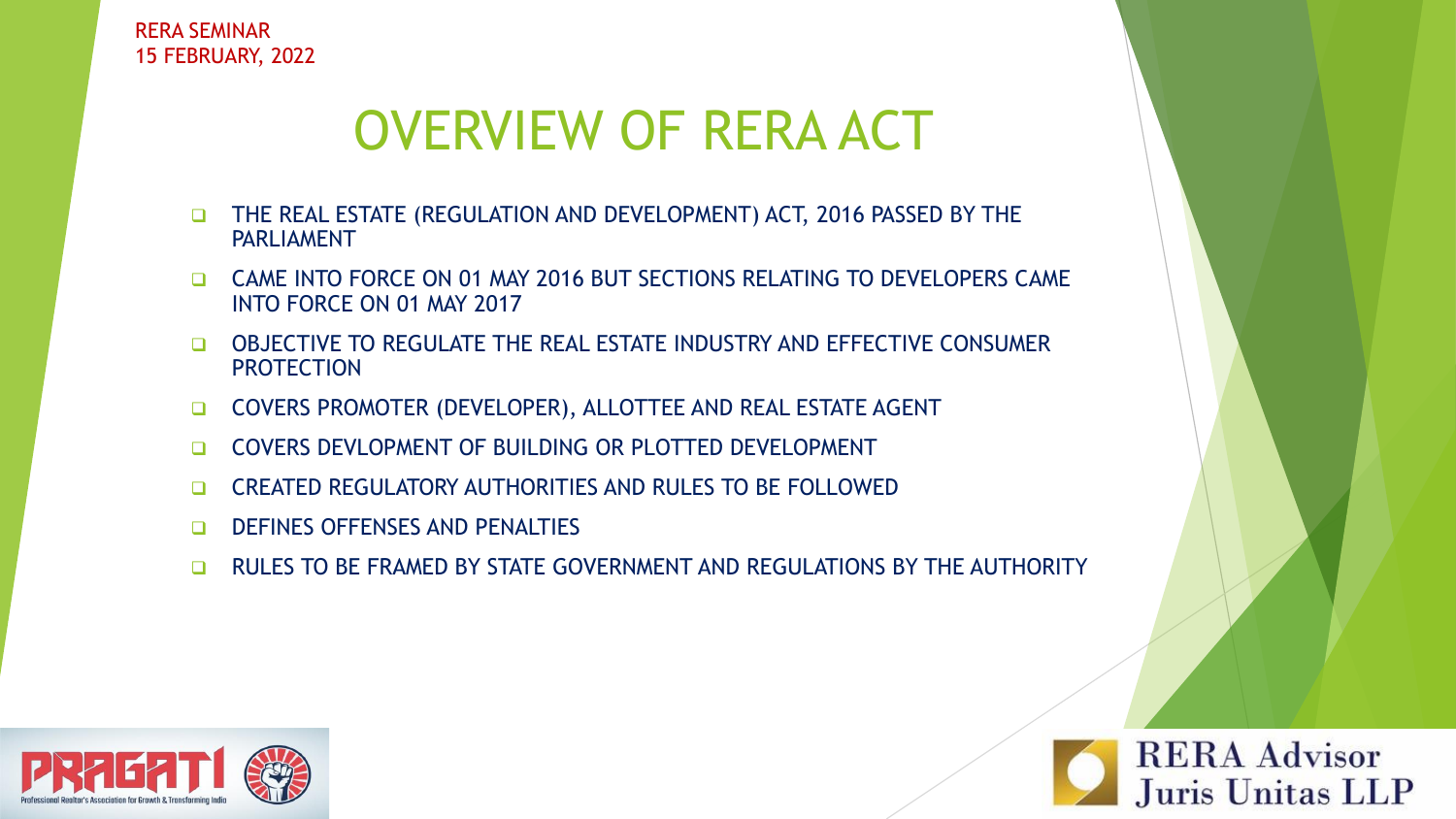

**PRAEA** 



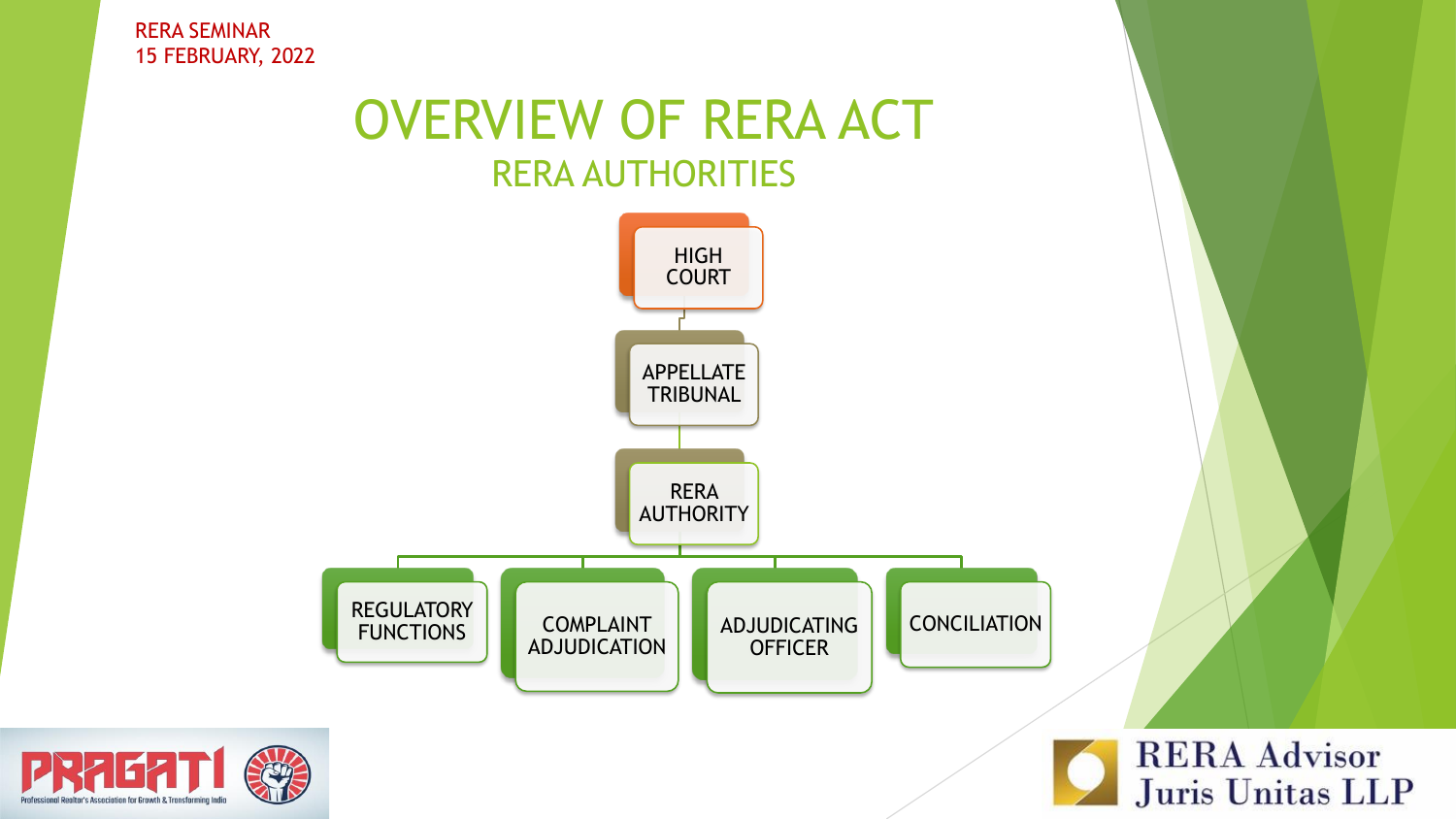## KEY DUTIES OF PROMOTER RELEVANT FOR ALLOTTEES

- ❑ NO ADVERTISING, BOOKING, SALE ETC. BEFORE REGISTRATION OF PROJECT
- ❑ QUARTERLY UPDATION OF PROJECT INFORMATION
- ❑ SALE ONLY AS PER CARPET AREA
- ❑ STANDARD AGREEMENT FOR SALE BEFORE TAKING MORE THAN 10% PAYMENT
- ❑ CONSTRUCTION AS PER APPROVED PLAN & SPECIFICATIONS ONLY
- ❑ COMPLETION, POSSESSION AND REGISTERED CONVEYANCE DEED AS PER TIME COMMITTED IN AGREEMENT
- ❑ OBTAINING COMPLETION CERTIFICATE OR EQUIVALENT FOR THE PROJECT
- ❑ HAND OVER COMMON AREAS AND MAINTENANCE OF COMPLETED PROJECT TO ASSOCIATION (AOA)
- ❑ NO CHANGE IN PROJECT LAYOUT OR PROMOTER'S MANAGEMENT CONTROL WITHOUT DUE **PROCESS**
- ❑ ON REVOCATION OR EXPIRY OF PROJECT REGISTRATION, PROMOTER'S RIGHTS REVOKED. ALTERNATE MECHANISM FOR COMPLETING PROJECT.

**RERA Advisor** 

Juris Unitas LLP

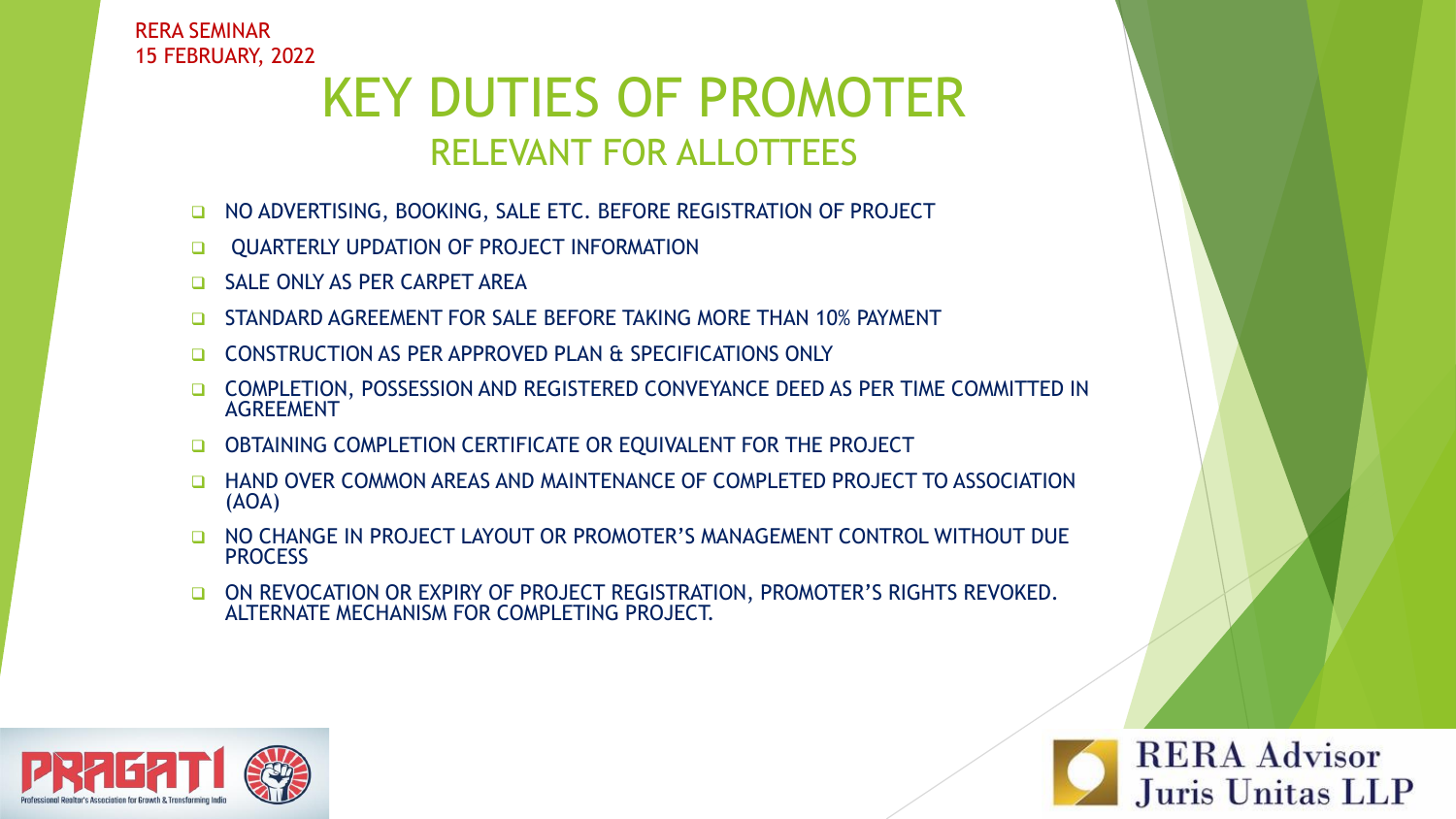RERA SEMINAR 15 FEBRUARY, 2022

### RIGHTS OF ALLOTTEES AND HOW TO SECURE THEM

- ❑ DELAY IN DELIVERING LEGAL POSSESSION
	- $\triangleright$  ASK FOR REFUND WITH INTEREST
	- ➢ CONTINUE IN PROJECT AND ASK FOR POSSESSION WITH DELAY INTEREST
- ❑ CARPET AREA VARIATION BY MORE THAN + 3%
	- ➢ NOT PAY EXCESS COST OR OPTION TO ASK OR REFUND WITH INTEREST
- □ ADVANCE OR DEPOSIT ON THE BASIS OF FALSE INFORMATION BY ADVERT. / BROCHURE ETC.
	- **COMPENSATION**
	- ➢ OPTION TO WITHDRAW FROM THE PROJECT WITH REFUND AND INTEREST
- ❑ CHANGE IN SPECIFICATIONS
	- ➢ ASK FOR COMPENSATION FOR THE LOSS INCURRED
	- ➢ IF VOILATION OF AGREEMENT, OPTION TO ASK OR REFUND WITH INTEREST

**RERA Advisor** 

Juris Unitas LLP

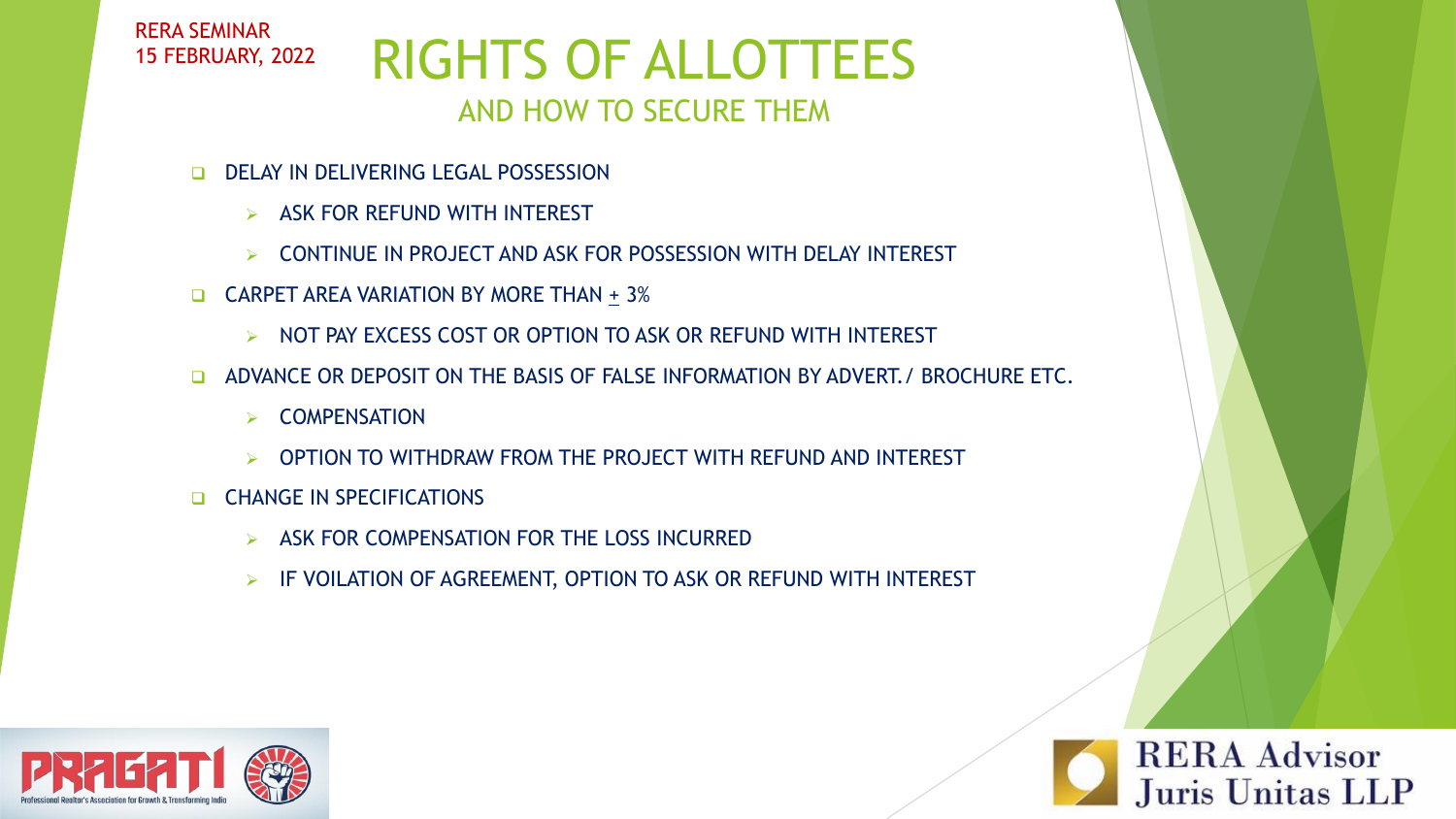RERA SEMINAR 15 FEBRUARY, 2022

# RIGHTS OF ALLOTTEES

#### AND HOW TO SECURE THEM……contd.

- ❑ STRUCTURAL AND OTHER DEFECTS WITHIN 5 YEARS OF POSSESSION
	- ➢ PROMOTER RECTIFIES IN 30 DAYS, OR COMPENSATION
- ❑ DELAY INTEREST PAID BY ALLOTTEE AS PER RATE PRESCRIBED BY THE AUTHORITY
	- ➢ NO ARBITRARY RATES APPLIED BY PROMOTER
	- SAME RATE TO APPLY ON PROMOTER FOR DELAY IN PROJECT
- ❑ METHODS OF SECURING THE RIGHTS OF ALLOTTEE
	- ➢ FORMAL REPRESENTATION TO PROMOTER, AND FAILING WHICH
	- ➢ FILING COMPLAINT IN RERA AUTHORITY
	- ➢ FILING COMPLINT WITH THE ADJUDICATING OFFICER FOR COMPENSATION

**RERA Advisor** 

Juris Unitas LLP

- ➢ FILING FOR CONCILIATION
- ➢ OR, FILING COMPAINT IN THE CONSUMER FORUM

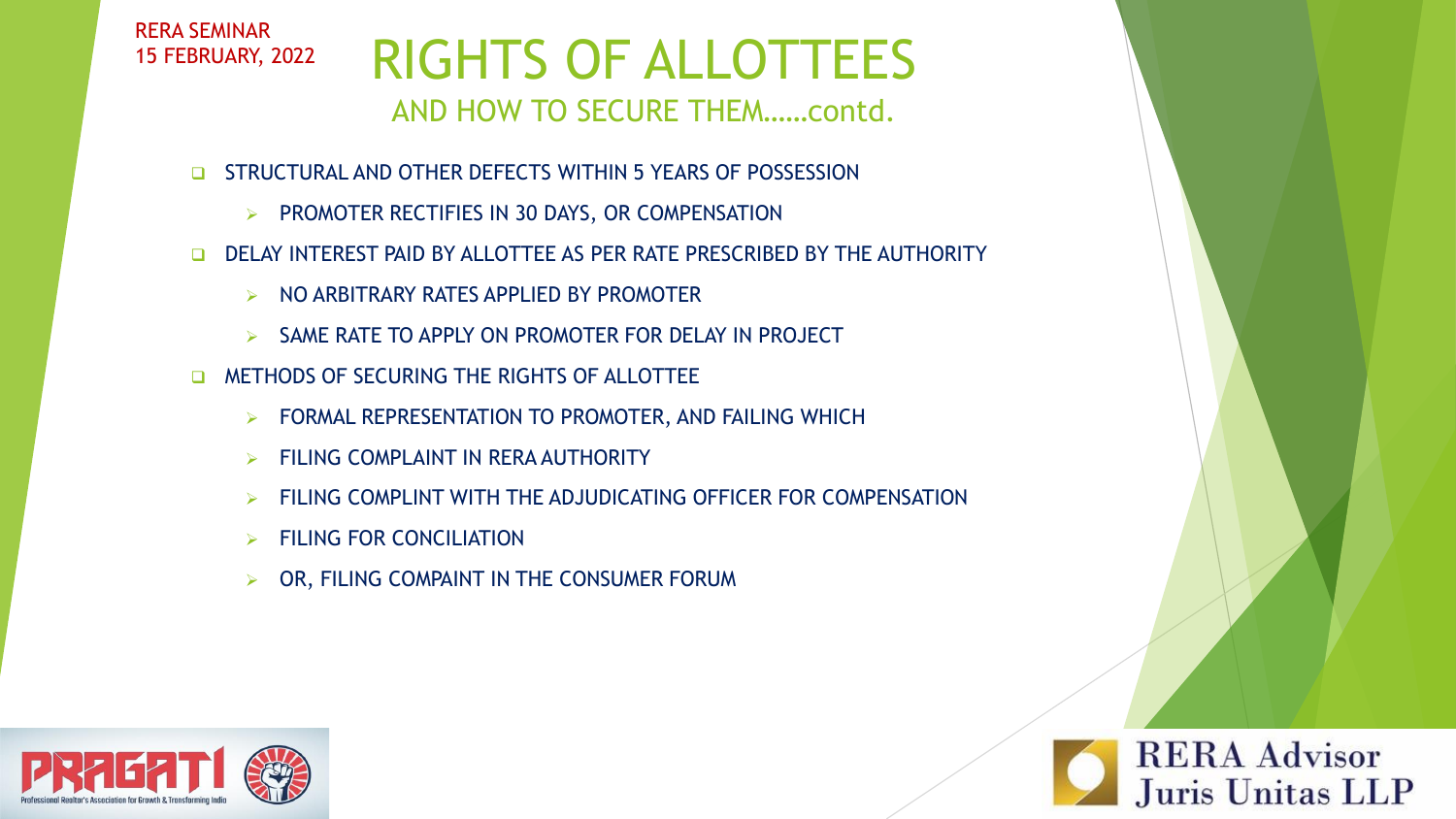### AFTER RERA ORDER IN FAVOUR OF ALLOTTEE

- ❑ ASK THE PROMOTER TO COMPLY WITH THE ORDER, FAILING WHICH
- ❑ FILE FOR EXECUTION IN RERA AUTHORTY
	- ➢ IF ORDER NOT COMPLIED DURING EXECUTION
	- ➢ RECOVERY CERTIFICATE FOR REFUND/ PAYMENT
	- ➢ PENALTY FOR NON COMPLIANCE WITH RERA ORDER
- ON ISSUE OF RECOVERY CERTIFICATE
	- ➢ FOLLOWUP WITH DISTRIC MAGISTRATE CONCERNED FOR RECOVERY
	- ➢ THEN WITH SDM/ TEHSILDAR FOR RECOVERY
	- $\triangleright$  IF UNDUE DELAY, FILE WRIT IN THE HIGH COURT



**RERA Advisor** Juris Unitas LLP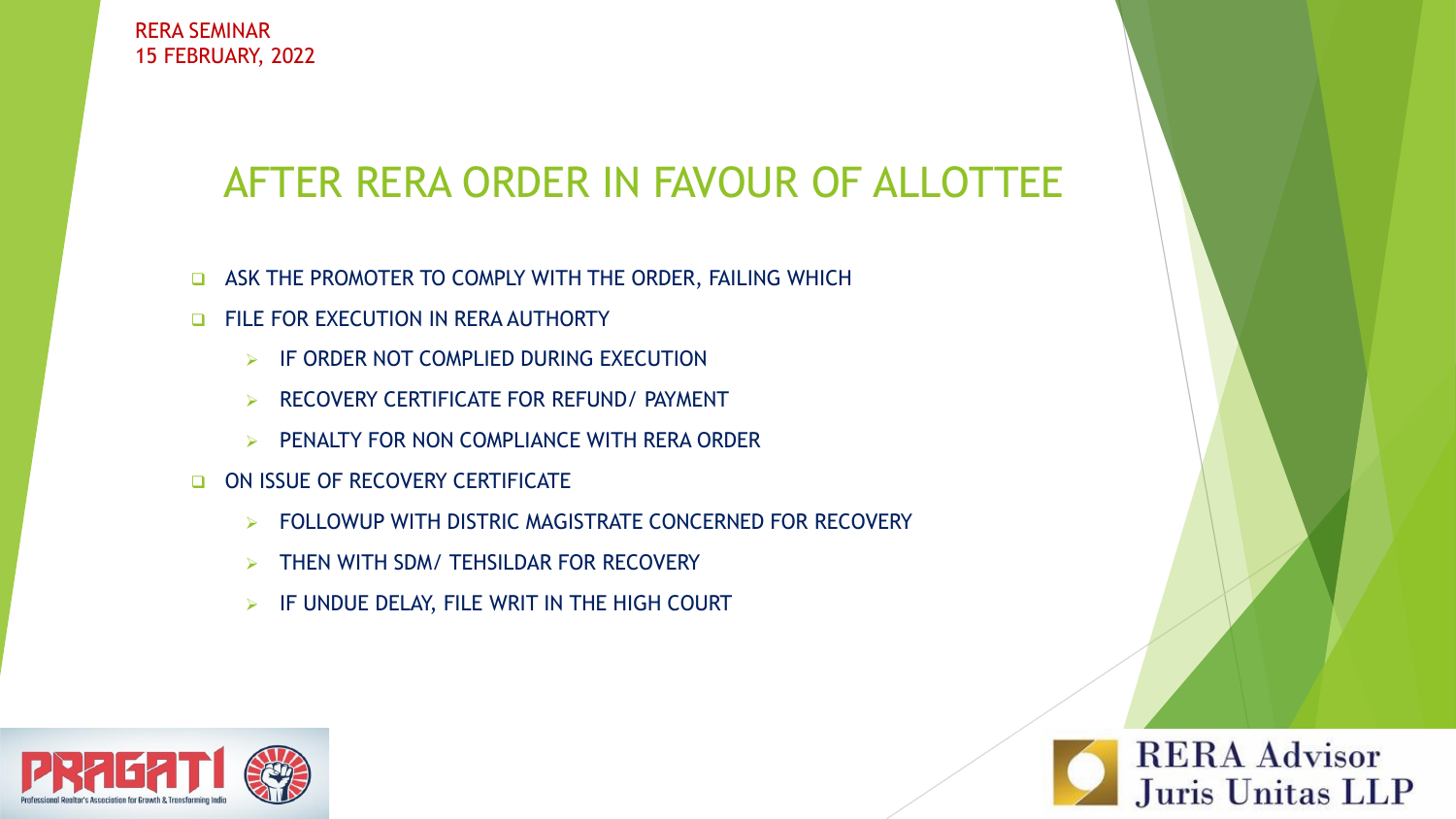## RERA FOR AGENTS/ BROKERS

- ❑ REGISTRATION MANADATORY FOR FACILITATING SALE/ PURCHASE OF PROPERTY IN A PROJECT WITHIN JURISDICTION OF THAT AUTHORITY
- ❑ RESPONSIBILITIES OF AGENT/ BROKER
	- ➢ NOT DEAL IN UNREGISTERED PROJECTS
	- ➢ NOT INVOLVE IN UNFAIR TRADE PRACTICES LIKE MISLEADING OR FALSE INFORMATION, REPRESENTATION OR ADVERTISEMENT
	- ➢ FACILITATE THE ALLOTTEE TO GET ALL INFORMATION AND DOCUMENTS THAT HE IS ENTITLED TO AT THE TIME OF BOOKING



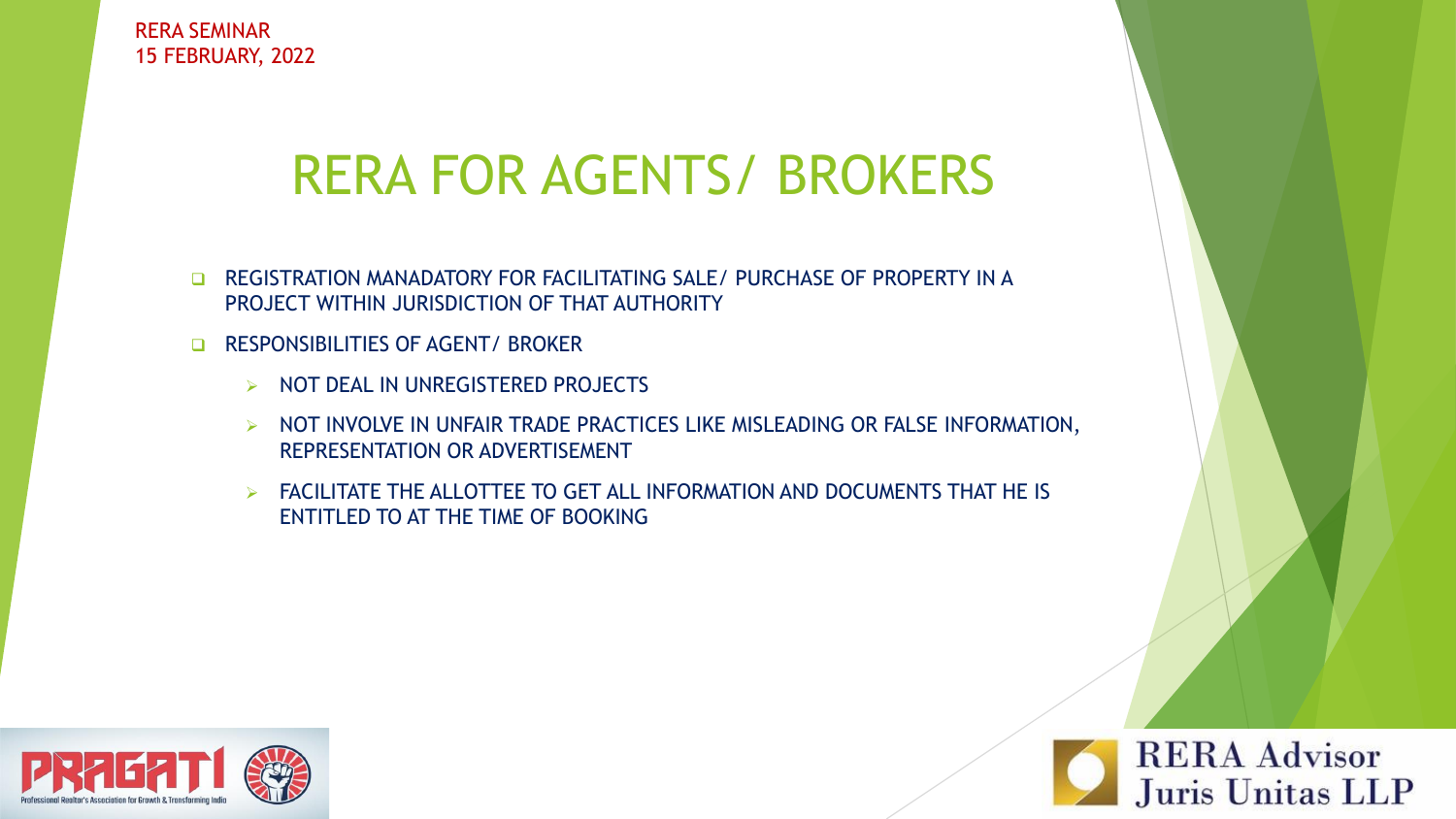# RERA FOR AGENTS/ BROKERS

#### REGISTRATION FEE COMPARATIVE

| <b>State</b>       | Individual | <b>Other than Individual</b> |
|--------------------|------------|------------------------------|
| <b>U.P.</b>        | $25,000/-$ | $2,50,000/$ -                |
| <b>Delhi</b>       | $10,000/-$ | $50,000/-$                   |
| <b>Haryana</b>     | $25,000/-$ | $2,50,000/$ -                |
| <b>Uttarakhand</b> | $25,000/-$ | $2,50,000/$ -                |
| Rajasthan          | $10,000/-$ | $50,000/-$                   |
| <b>Maharashtra</b> | $10,590/-$ | 1,00,590                     |

❑ REGISTRATION FEE FOR A GOOD SIZE (LAND AREA 20,000 SQ.M.) RESIDENTIAL PROJECT IN U.P. IS RS. 105,000 ONLY, VALID FOR 5 YEARS OR MORE ❑ WHAT CAN BE DONE ABOUT THE HIGH FEE FOR AGENTS?



**RERA Advisor** Juris Unitas LLP